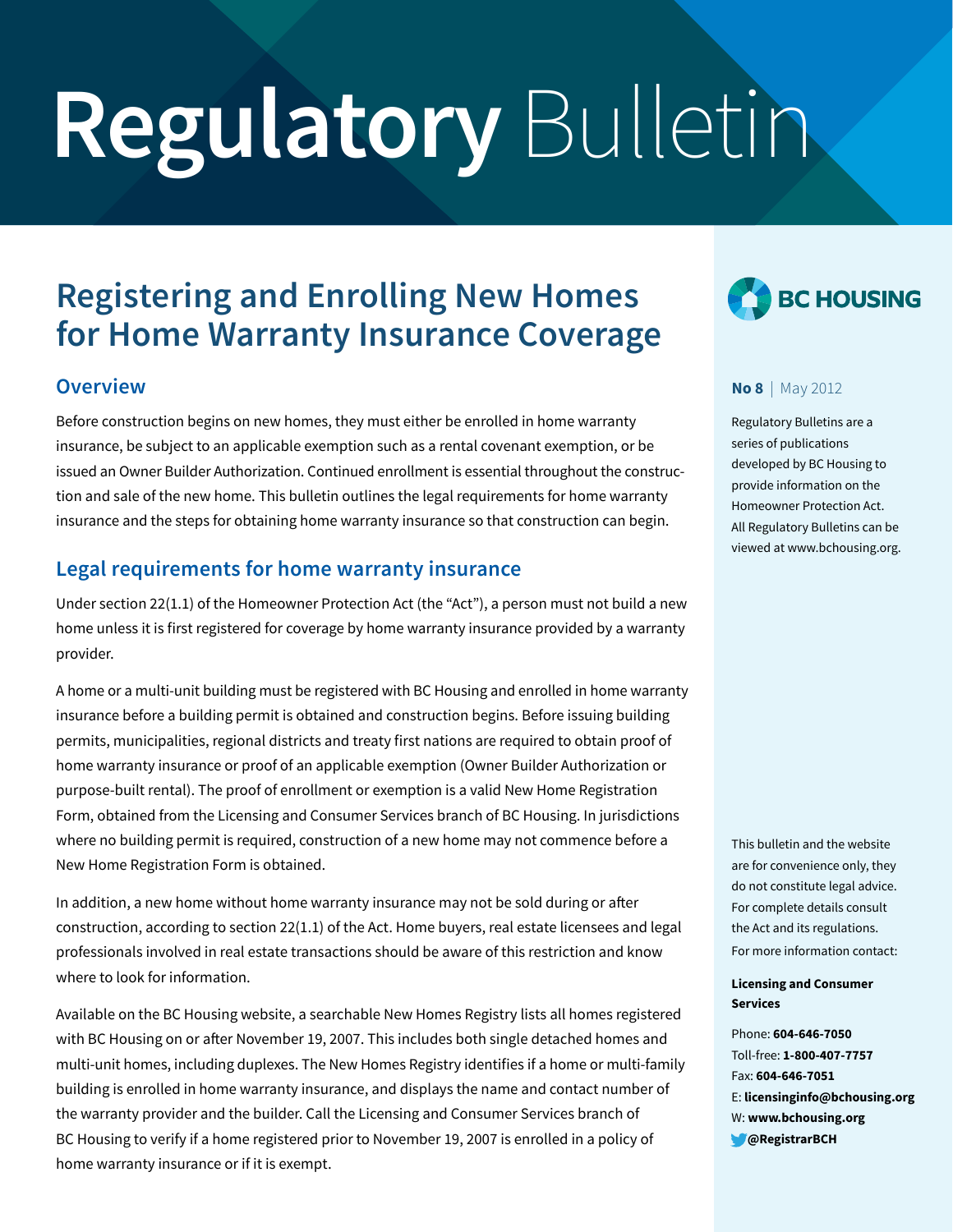

## **Who is responsible for arranging warranty?**

The Act does not specify who must register a new home or homes just that they must be registered. The following are the three most common scenarios:

- **›** When the residential builders own the land on which the home is being built, they or their company will be licensed with BC Housing and will register and enroll the home.
- **›** In custom home contracts, the general contractors are licensed and they, not the homeowners, register and enroll the home.
- **›** If both a developer and general contractor working for the developer are involved in a project, both must be licensed, and either licensee may be responsible for registering and enrolling the project. Sometimes warranty providers dictate who they would like to register the home.

# **Continuation of Coverage**

Enrolling a home in home warranty insurance before building permits are obtained and construction begins is an important requirement in the process. However, it is a revocable commitment and does not constitute a policy of home warranty insurance until the home is completed and the policy has commenced. There must be continuous coverage by home warranty insurance in order for construction to legally continue through to completion and the policy to commence. De-enrollment information, as well as details about policy commencement dates, is available through the online New Homes Registry or by contacting the Licensing and Consumer Services branch at<Licensinginfo@bchousing.org>.

See [Regulatory Bulletin No.10: De-enrolling Homes from](https://hpo.bc.ca/sites/default/files/download/Bulletins/RegBulletin_10_De-enrolling_Homes.pdf)  [Home Warranty Insurance and the Homeowner Protection Act](https://hpo.bc.ca/sites/default/files/download/Bulletins/RegBulletin_10_De-enrolling_Homes.pdf) for more information about what happens when a home is de-enrolled from coverage and the options to remedy a de-enrollment.

# **How to register and enroll a project**

Registering and enrolling a project is quick and easy using BC Housing's online system. Licensed Residential Builders can log into their individual online account and order a New Home Registration Form by entering all the project information and paying the applicable fees.

To enroll new homes for home warranty insurance, Licensed Residential Builders must first complete the online New Home Registration information for each proposed single detached home and/or multi-unit building, and pay the applicable fees. Please contact the Licensing and Consumer Services branch for information on how to register a new home(s) manually if online registration is not possible. Licensed Residential Builders are responsible for providing detailed and accurate construction information, including:

- **›** Type of home (e.g. a single family home, a duplex, or a multi-unit dwelling)
- **›** Name of the warranty provider to which the request would be submitted
- **›** Civic and legal addresses including the PID (Parcel Identifier)
- **›** Property owner name and contact number
- **›** Construction details